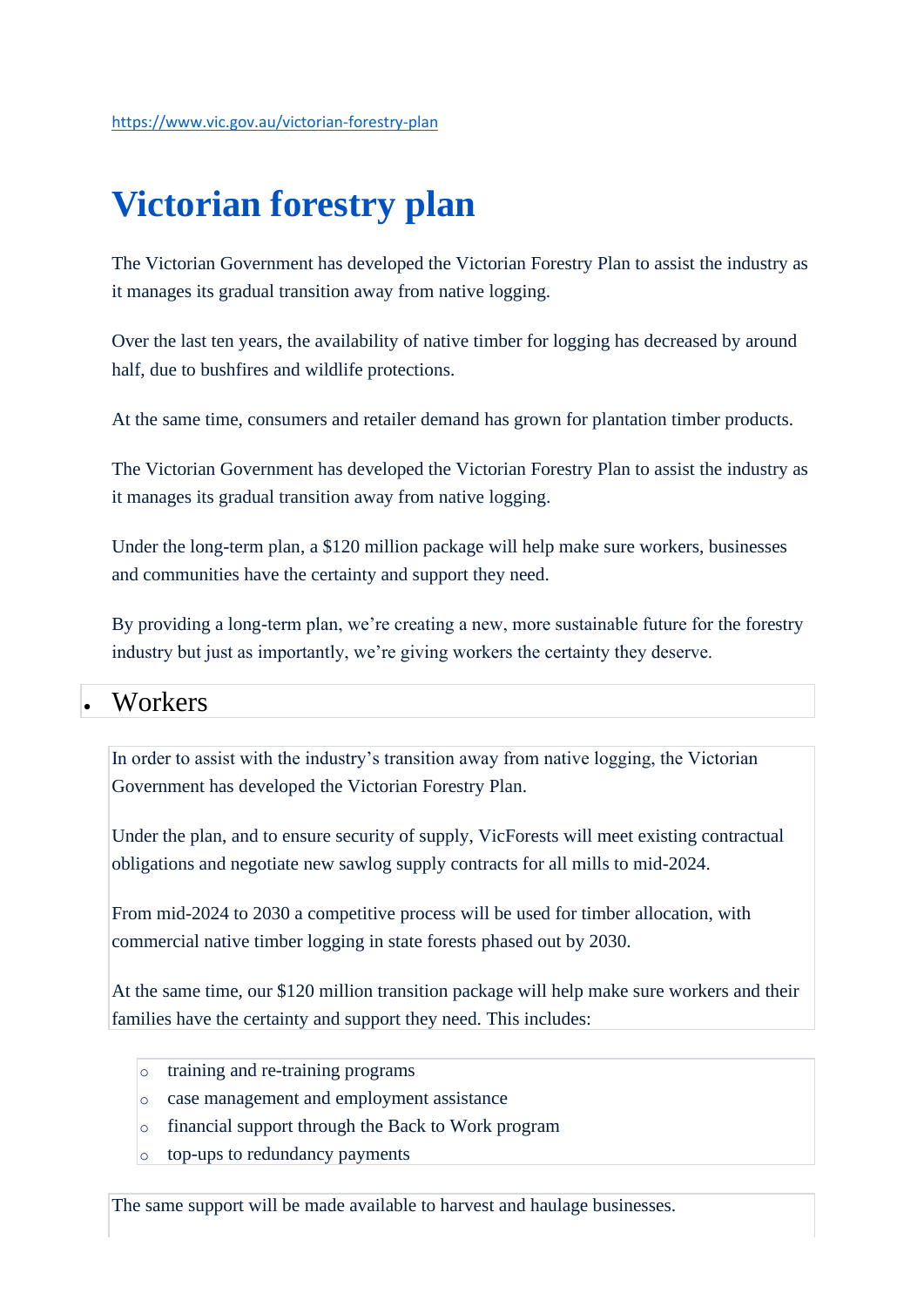A Consultative Committee with representatives from industry, VicForests, unions, local councils and government will also be established to ensure the transition is managed fairly.

And in recognition of their role as one of Gippsland's largest employers, Australian Paper will be supported to transition to a full plantation-based supply, ensuring it operates until at least 2050 – supporting its almost 1,000-strong workforce and providing stability to its customers.

For more information about the package and support available to workers, please call [1800](tel:1800571966)  [571 966.](tel:1800571966)

## • Communities

As the industry transitions, the Victorian Forestry Plan includes dedicated support to ensure the continued strength of local communities.

The \$120 million package will help communities adapt with the transition of the industry, including developing new opportunities to support local economies.

That includes grants to grow and create local businesses and jobs, financial support for community projects and funding for local infrastructure.

We're also supporting local businesses, with immediate financial assistance to prepare and plan their response to the transition. This includes assistance to retool in order to switch to plantation timber as well as financial compensation.

A Consultative Committee with representatives from industry, VicForests, unions, local councils and government will also be established to ensure the transition is managed fairly for local communities.

More information about this support is available by calling [1800 571 966.](tel:1800571966)

### • Businesses

The Victorian Forestry Plan has been developed to assist the industry as it manages its gradual transition away from native logging.

Under the plan, and to ensure security of supply, VicForests will meet existing contractual obligations and negotiate new sawlog supply contracts for all mills to mid-2024.